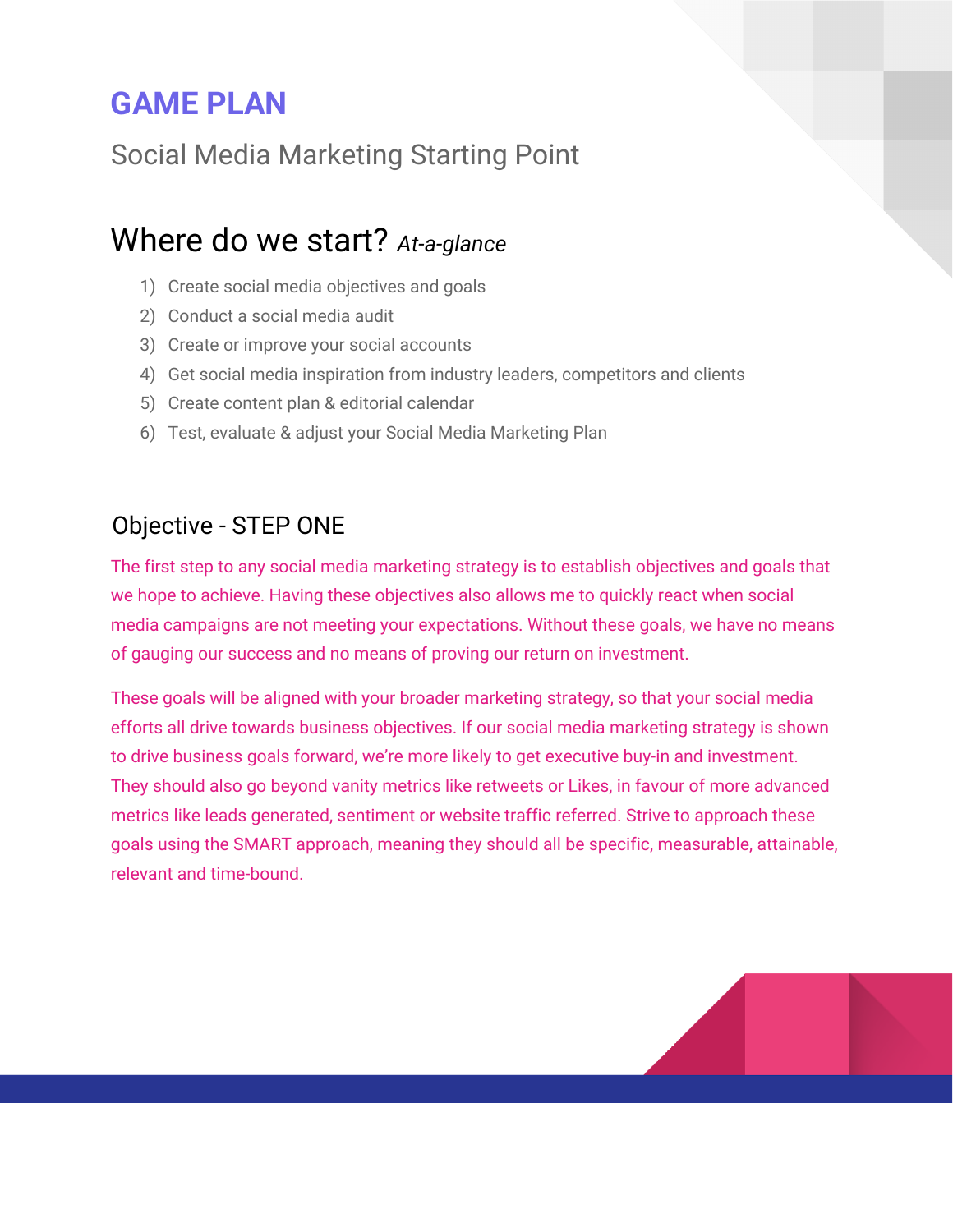EXAMPLE: For Instagram we will share photos that communicate our company culture. I will do this by posting 3 photos a week that will achieve 30 likes plus 10 comments each.

#### Social Media Audit - STEP TWO

Prior to creating your social media marketing plan, I need to assess your current social media use and how it is working for you. This requires figuring out who is currently connecting to you via social media, which social media sites your target market uses and how your social media presence compares to your competitors'.

Once I've conducted your audit I should have a clear picture of every social account representing your business, who runs or controls them, and what purpose they serve. This 'living inventory' should be maintained regularly, especially as you scale your business.

It should also be evident which accounts need to be updated and which need to be deleted altogether. Reporting fraudulent accounts will help ensure that people searching for you online are only connecting with the branded accounts you manage and your approved messaging.

An important part of your social media marketing plan will be to create missions statements for each social media network profile. These one-sentence statements will help you focus your attention on a very specific goal you want to accomplish using Facebook, Twitter or any other social network. They will guide my actions and help steer us back on track when these profiles become less effective.

They also force me to realize that not every social network is good for the right thing. I'll take the time I need to determine the purpose of every social profile you have.

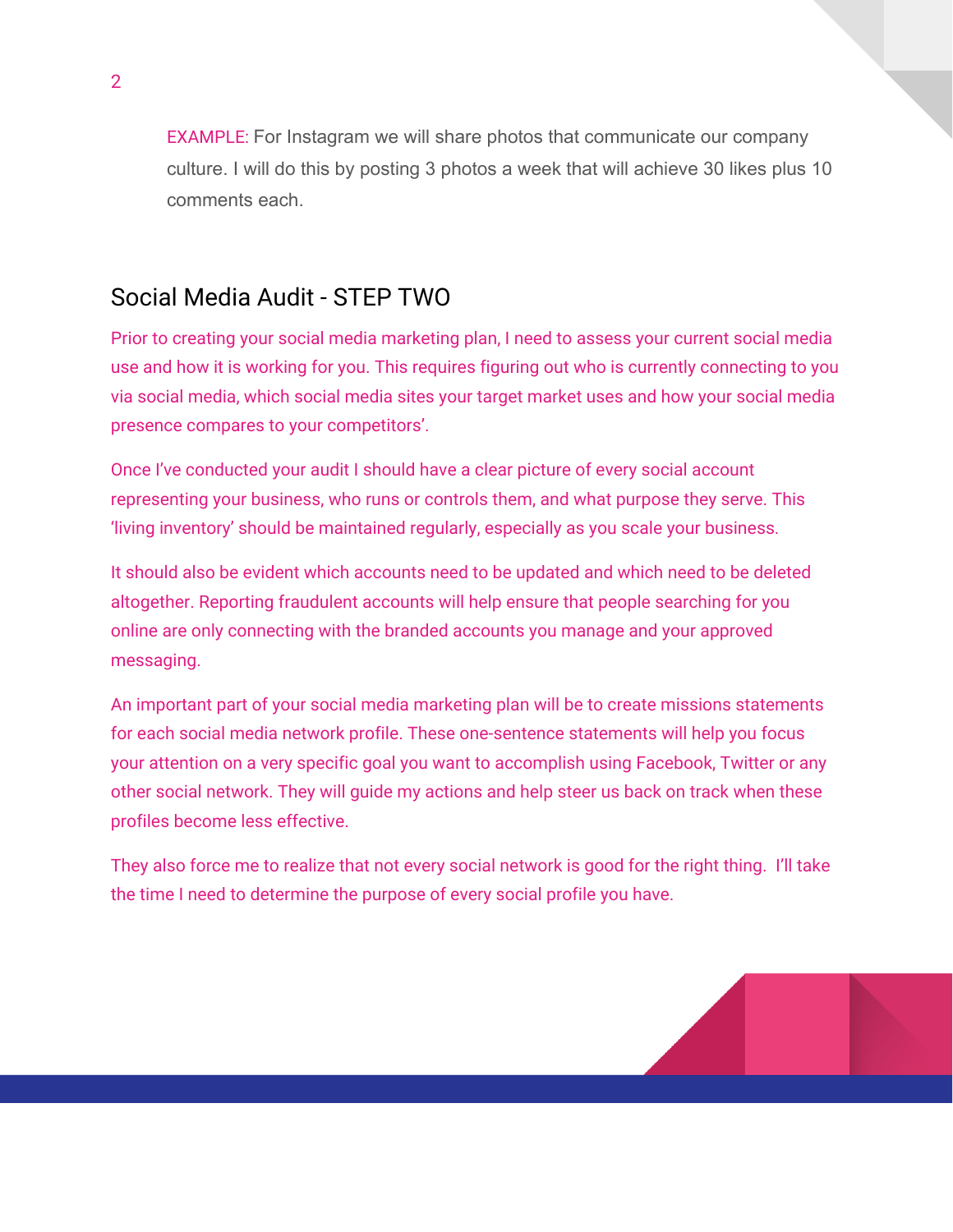#### Improving Your Accounts - Step THREE

Branding, Branding, Branding!

Once you've audited your accounts, it's time to hone your online presence. Choose what networks best meet your social media goals. If you don't already have social media profiles on each network you focus on, build them from the ground up with your broader goals and audience in mind. If you do have existing accounts, it's time to refine them and update them for your best possible results.

### Getting Inspired - STEP FOUR

One of the most important reasons for being active on social media is that your consumers already are. That usually means, so are your competitors. That might not be comforting, but it actually means that there's a wealth of knowledge already available to you which we can integrate into our social media marketing plan. Turn to our competitors for inspiration when it comes to what content types and information get the most social media engagement. Also, use social media listening to see how you could distinguish ourselves from competitors and appeal to consumers they might be missing.

Consumers can also offer social media inspiration, not only through the content that they share but in the way that they phrase their messages. See how your target audience writes Tweets, and strive to mimic that style. Also learn their habits, when they share and why, and use that as a basis for your social media marketing plan.

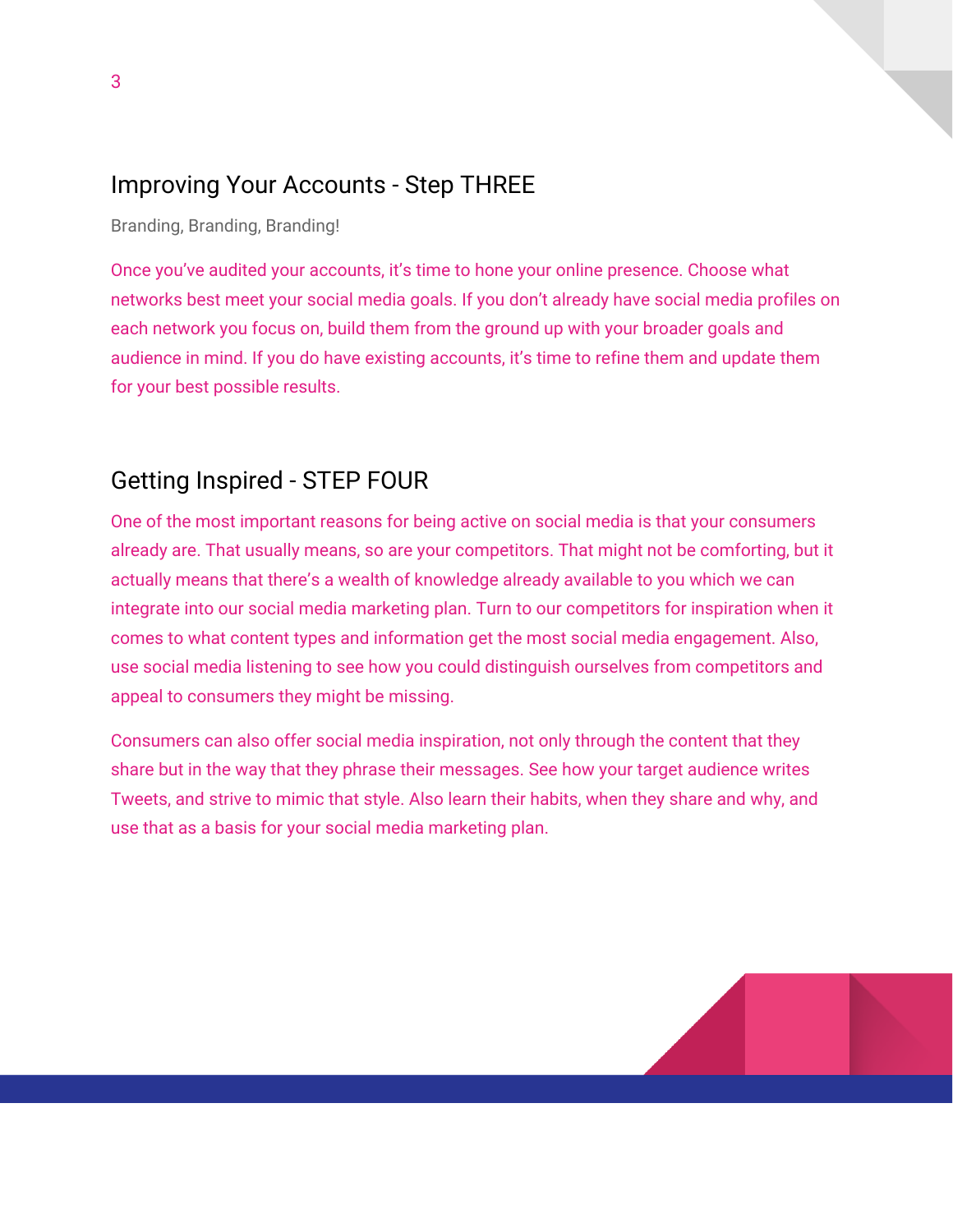## Creating a Content Plan & Calendar - STEP FIVE

Great content will be essential to succeeding at social media. Our social media marketing plan should include a content marketing plan, comprised of strategies for content creation and content curation, as well as an editorial calendar.

Our content marketing plan should answer the following questions:

- 1. What type(s) of content you intend to post and promote via social media
- 2. How often I will post the content
- 3. Target audience for each type of content
- 4. Who will create the content
- 5. How I will promote the content

My editorial calendar lists the dates and times I intend to post blogs, Facebook posts, Twitter messages and other content I may plan to use during your social media campaigns. I want to work hard on the language and format of these messages anyways; and be spontaneous with your engagement and customer service rather than your content.

| <b>Time</b>      | <b>Type</b>          | <b>Topic</b>                                                           | Post                                                                                                                                              | Link          |
|------------------|----------------------|------------------------------------------------------------------------|---------------------------------------------------------------------------------------------------------------------------------------------------|---------------|
|                  | Day 1 - Monday       |                                                                        |                                                                                                                                                   |               |
| <b>BLOG POST</b> |                      |                                                                        |                                                                                                                                                   |               |
| 8:00 AM          | NEW BLOG             |                                                                        | Top 5 Vegan Paleo Dishes You Have To Try (You Too, Carnivores)                                                                                    |               |
| <b>TWITTER</b>   |                      |                                                                        |                                                                                                                                                   |               |
| 6:15             | Club Info            | Daily Class Schedule                                                   | Monday is for #MuscleMass. Get your kettlebell swing game on point.                                                                               | PHOTO         |
| 11:15            | Blog Promo - Paleo   | Top 5 Vegan Paleo<br>Dishes You Have To<br>Try (You Too,<br>Camivores) | Vegan Paleo? It's Possible. Get the recipes here:                                                                                                 | ow.lv/sample1 |
| 11:45            | Promo                | #HolidayHealth                                                         | Winter is coming share a photo of your favourite exercise for a chance to win a 10 class<br>pass! Add #HolidayHealth to enter.                    | PHOTO         |
| 17:45            | Blog Snippet - Paleo | Proteins                                                               | "By combining incomplete proteins, you can get complete proteins"                                                                                 | PHOTO         |
| 18:35            | Food Tips            |                                                                        | Dinner time! Harvest Salad with Chicken:                                                                                                          | PHOTO         |
| 20:00            | <b>Exercise Tips</b> | Strength Training                                                      | Moderation is key with leg extensions + Picture                                                                                                   | PHOTO         |
| <b>FACEBOOK</b>  |                      |                                                                        |                                                                                                                                                   |               |
| 6:00             | Club Info            | Daily Class Schedule                                                   | Monday is for Muscle Mass.                                                                                                                        | PHOTO         |
| 11:15            | Blog Promo - Paleo   | Top 5 Vegan Paleo<br>Dishes You Have To<br>Try (You Too,<br>Camivores) | Vegan Paleo? It's Possible. Get the recipes here:                                                                                                 | ow.ly/sample1 |
| <b>INSTAGRAM</b> |                      |                                                                        |                                                                                                                                                   |               |
| 6:00             | Club Info            | Daily Class Schedule                                                   | Monday is for Muscle Mass.                                                                                                                        | PHOTO         |
| 14:00            | Community            | Member of the Month   since she joined!                                | Extra gold stars for @Casey, our member of the month. She hasn't missed a spin class                                                              | PHOTO         |
|                  | Day 2 - Tuesday      |                                                                        |                                                                                                                                                   |               |
| <b>TWITTER</b>   |                      |                                                                        |                                                                                                                                                   |               |
| 6:15             | Club Info            | Daily Class Schedule                                                   | The Tuesday filness menu                                                                                                                          | PHOTO         |
| 8:15             | <b>Food Tips</b>     | Coffee                                                                 | Grassfed butter, coconut oil, coffee, blend. Have you tried bulletproof coffee yet?<br>Thoughts?                                                  | PHOTO         |
| 11:15            | <b>Exercise Tips</b> | Strength Training                                                      | Have you visited the squat rack lately? + Picture                                                                                                 | PHOTO         |
| 16:15            | Community            |                                                                        | "Half the battle is just showing up when you said you will." Dave is a huge inspiration to<br>#TransformationTues( us all! #TransformationTuesday | PHOTO         |

- I'll make sure your calendar **ELECT FIELD THE MISSION STATEMENT** you've assigned to each social  $\equiv$  profile.